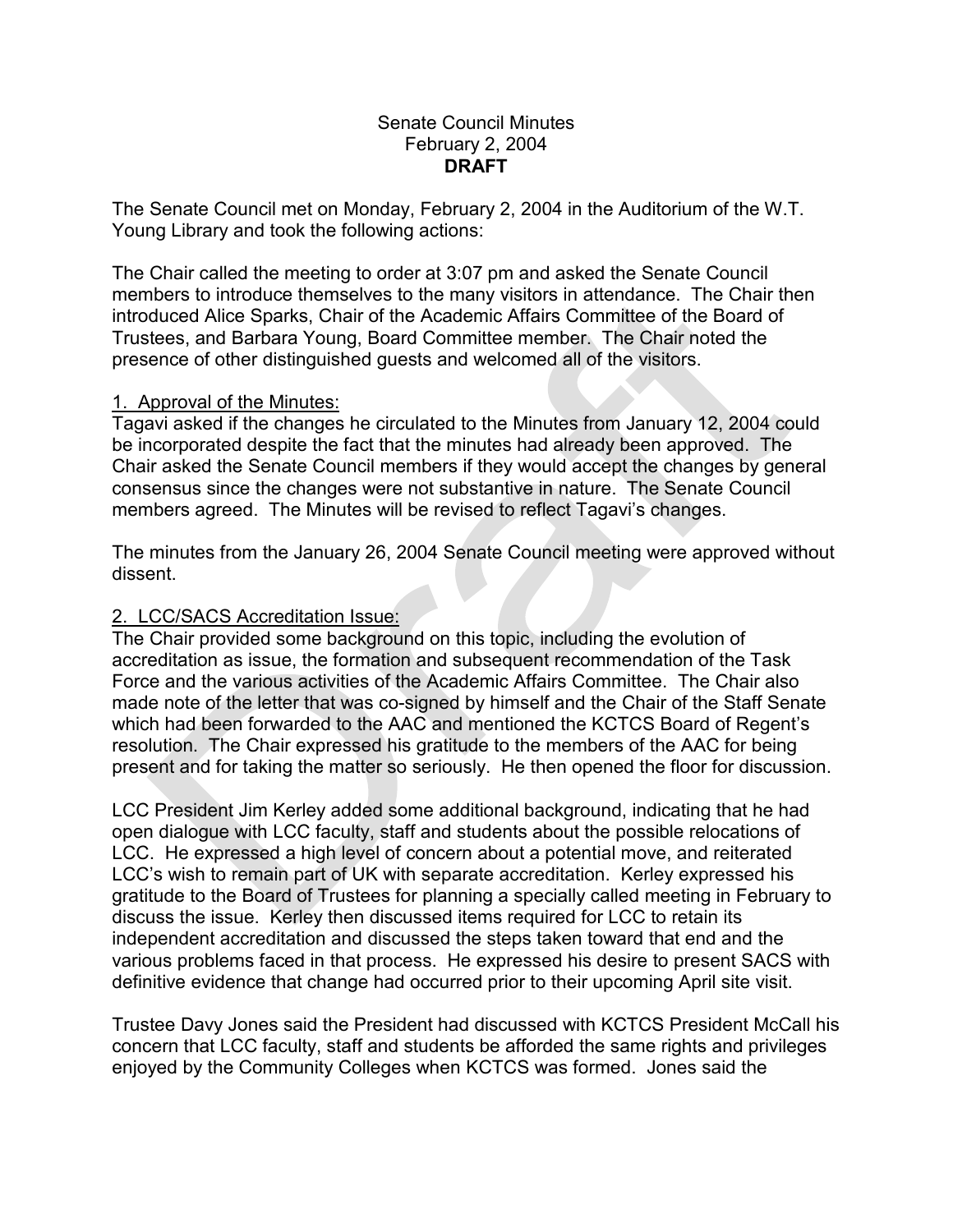President called this particular issue a "deal breaker". Jones reported the President heard McCall say he wouldn't "lie down in front of a train" on that issue.

Kerley agreed that this particular point was indeed a deal breaker. He also indicated the importance of ensuring the transfer of LCC's buildings and grounds to LCC in the event of its relocation to KCTCS. He said this issue was equally important to the issue of benefits outlined above.

Cantrell, a professor from LCC, was concerned that President Todd and President McCall had been working together to remove LCC out of the campus they currently occupy.

Margaret Warner, LCC student body president, announced that a petition and resolution are being prepared by the students and will be forwarded on Tuesday. She expressed the desire of the students to continue living in the dorms, riding the buses, visiting the library and going to Student Health Services like other UK students.

Miller-Massey, a faculty member at LCC, spoke against moving LCC to KCTCS, noting the large number of Kentuckians who gain access to UK by attending LCC.

Sparks asked how long LCC had had separate accreditation. Taylor indicated his participation in the accreditation process since 1972. Kerley said that SACS has always had questions about autonomy issues and suggested those issues had surfaced recently due to LCC increased integration with UK.

Kennedy asked who the Board could contact if it wished to meet with SACS. Kerley suggested contacting VP Jack Allen or President Jim Rogers and said he did not know if President Todd had spoken directly with either gentleman.

Floyd, an LCC faculty member, asked the Board members if they were willing to work together to recognize that LCC is a vital part of UK and to ask President Todd to work towards solving the accreditation problem. Young said the Board and the President had no desire to separate LCC from UK, but instead were interested in seeking a "workable, good situation". She suggested the Board was being forced by SACS to make a decision and noted that the issue of autonomy grew as time progressed rather than being the primary issue originally noted by SACS in their letters to LCC.

Kerley reiterated his contention that LCC should be allowed to keep its grounds and buildings. He expressed concern that President Todd indicated that at some point those buildings would be needed by UK. Sparks noted that the future was unpredictable but she did not see LCC being forced to relocate in the foreseeable future. She added that LCC would always be in Lexington, but might not always be in the same physical location, noting this was her personal opinion on the matter. Sparks asked Kerley what ties LCC would still have with UK if enough autonomy was granted to satisfy SACS and still keep LCC under UK's umbrella. After a brief conversation about the transfer of credits from LCC to UK during which an unidentified LCC student spoke,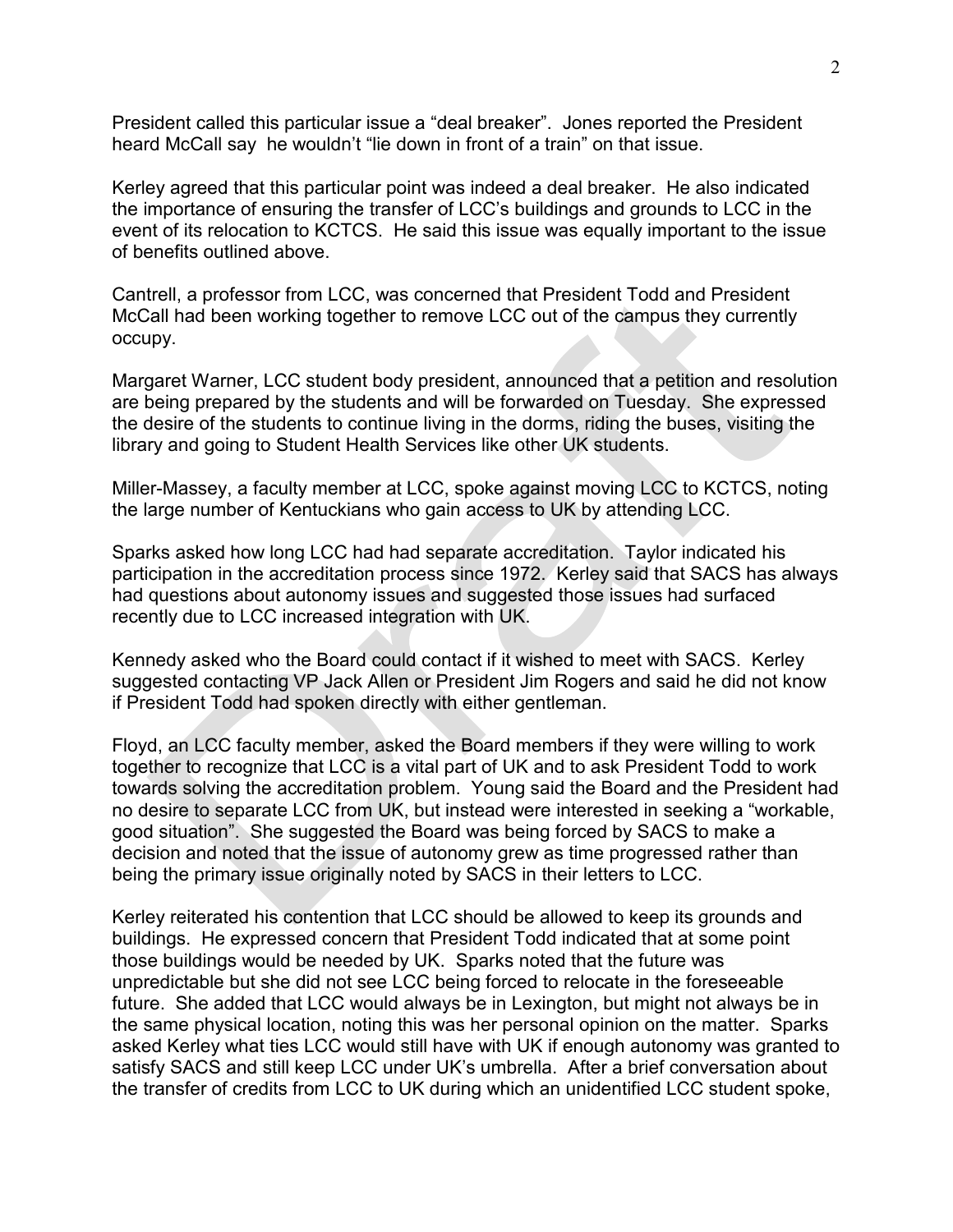Kerley indicated that the issues previously outlined by Warner helped define the "special relationship" LCC wished to maintain with UK. Kerley expressed his belief that the rights of students, faculty, staff and the disposition of LCC's facilities should be protected in writing.

Batin, an LCC faculty member, said he hoped the buildings would become LCC's property because their location was of paramount importance to LCC students. He asked that the Board make a forthright effort to work with SACS to resolve the issue.

The Chair interjected at this point to remind the audience that the Board members were present to gather information help them make an informed decision. He noted that the AACR 1 resolution being circulated was merely a draft and that the issue had not yet been decided. He asked attendees to refrain from using accusatory tones.

A student asked what would happen to her benefits in the event of LCC's transfer to KCTCS. Sparks reiterated the Board's position that students would have the choice to either remain under UK's benefits or to join KCTCS instead. She added that the presently enrolled LCC students should be able to stay in the dorms, have access to athletic events, use the library and its facilities and continue to utilize Student Health Services. When asked about future students, Sparks said she couldn't speak for the future or make any predictions.

Wilkins, an LCC student, expressed her concern that the transfer would prove detrimental to the community, its future, and the future of jobs in the central Kentucky area.

Kennedy asked if Lexington Technical Institute predated the Community College System. Kerley replied that LTI had been created after the creation of the Community College system.

Holt, an LCC faculty member, provided a "thumbnail sketch" of the history of LCC., including the philosophy behind the creation of LCC, the creation of the LCC campus, changes in UK's enrollment policies, the 1984 name change from LTI to LCC and the role LCC played as a gateway school for UK. He expressed concern that if LCC were transferred to KCTCS it would no longer be able to fulfill its mission to the community.

Kennedy reminded the audience that the accreditation issue and subsequent Task Force recommendation was not a situation the Board had sought out but rather that it had been thrust upon the Board. He hoped the audience would trust in the Board's good faith effort to find a solution. He suggested the Board meet with SACS to hear from them directly "why they aren't thinking out of the box".

Abell, a faculty member at LCC and University Senator, expressed two of her constituents' concerns. First, removing LCC from UK would have a negative impact on the student body in that the students would no longer attend UK. The second pertained to the differences in course requirements between KCTCS and LCC. Abell reported the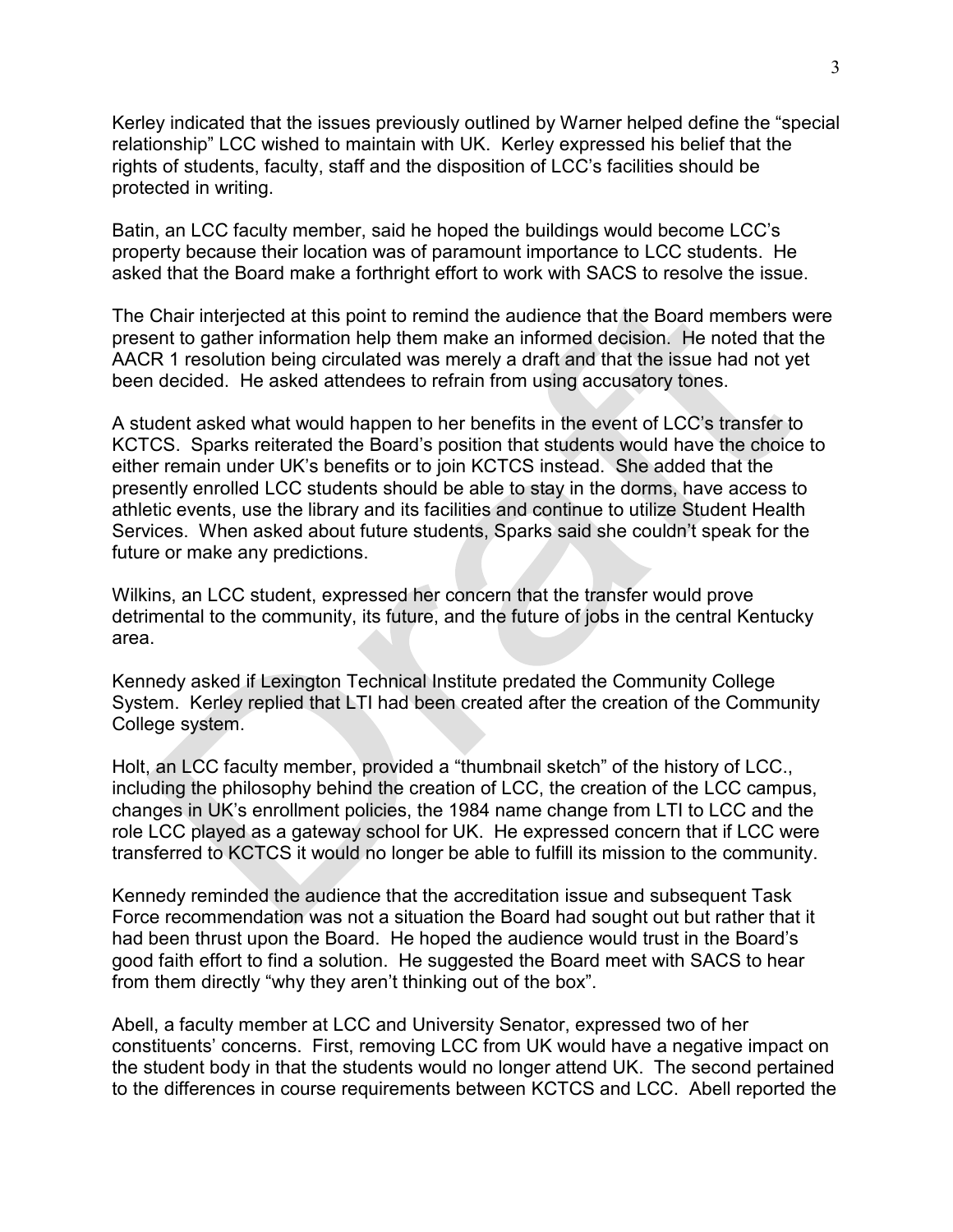faculty's concern that quality of their programs would suffer if forced to conform to the KCTCS requirements.

Yanarella suggested the Board approach SACS to explore the possibility of a time extension and to gain greater clarity of the specific changes that must be implemented. Yanarella said he did not know where President Todd stood on this issue. He had no intention to criticize the President and suspected that if the President had decided last year, when time was more plentiful, then the issue before the Board would have been less complex. He thanked the members of the AAC for attending the meeting and added that if other options exist, they ought to be explored.

Sparks said the Board values its relationship with LCC and said that they would attempt to contact SACS in the evening to arrange a meeting. She added that the special called meeting of the Board could be delayed if necessary.

Young asked Kerley if the most pressing issue at the moment was the possible total loss of accreditation. Kerley replied it was, and noted that SACS was not interested in assurances but rather in real action.

Several LCC students expressed their concern about an LCC move to KCTCS. These concerns pertained to their inability to go to UK without having first gone to LCC, the role LCC played for students from small communities for whom UK was intimidating, the reliance of LCC's student's on UK Student Health Services, and the perception that LCC was being "devalued" since it did not fit UK's orientation toward research.

Humble, a faculty member from LCC, asked if this was a "done deal". Sparks replied that no decision had been made and that the AAC would have to pass a resolution in order to complete the decision-making process. Sparks noted a recent conversation with a legislator where they discussed why the issue required internal decision-making before going to Frankfort.

Cantrell, a faculty member at LCC, asked if the issue would go to the legislature if the Board decided to move LCC to KCTCS. Sparks responded that such a move would require legislative action. Kennedy suggested it might require changes to House Bill 1.

Jones suggested that LCC's mission might be better preserved if it were no longer associated with UK. He suggested that LCC's unique mission might be de-emphasized in UK's research-oriented environment.

White, a faculty member at LCC, followed up by suggesting that same logic would require all undergraduate colleges to be removed from UK.

Other LCC faculty members voiced concerns about issues such as teaching missions versus research missions, devaluation of teaching, the possibility of LCC becoming a top twenty community college, and the implication that LCC was somehow "an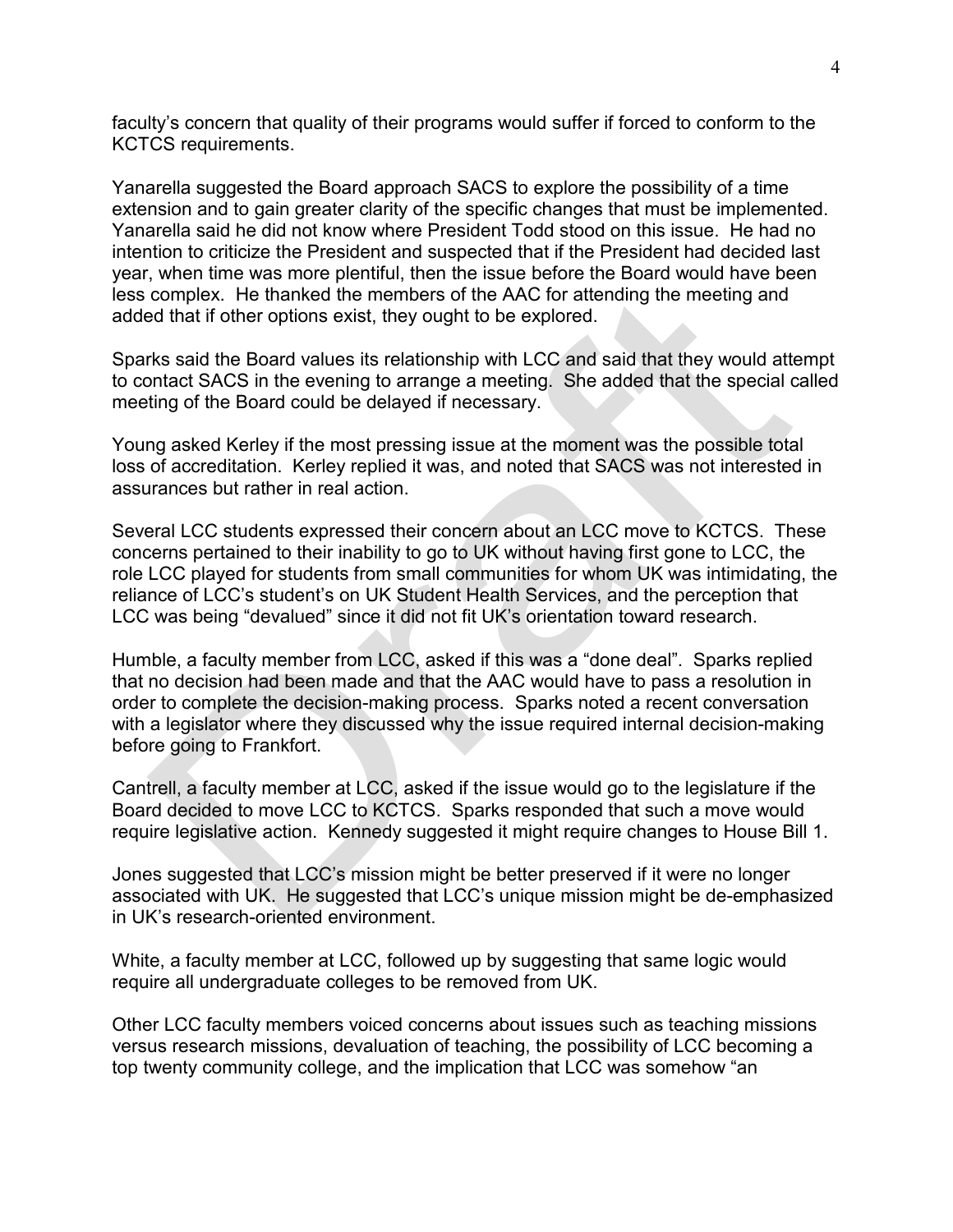embarrassment" to UK and the message that would send to the students and the community.

The Chair asked what would happen if the items that were considered "deal breakers" were not met. Taylor replied that LCC would lose its accreditation if no change occurs, leaving LCC no options.

Senate Council member Cibull said the loss of LCC would be disastrous for UK. He suggested the Board address, and possibly serve as mediators for, the various items listed in SACS' letter to LCC.

Kennedy asked Kerley to provide the Board with research pertaining to the LSU community college model, in which LSU and the community college maintain separate accreditation. Kerley agreed to do so. Sparks requested to be provided with the information as soon as possible given the time constraints.

Tagavi asked if UK retained ownership of the other community college properties when they became part of KCTCS or if those properties had transferred into KCTCS at that time. Kennedy indicated that UK still held the bonds and titles to those buildings. Kerley said the bonds were transferred from UK to the KCTCS Board of Regents along with the colleges. Tagavi suggested those properties might still be part of the Community College System. Sparks indicated that the matter was currently under research. Tagavi noted that the other community colleges had not been removed from their campuses over the years and wondered why LCC was worried that they might be removed from theirs. Floyd replied that LCC's location on UK's campus provided the additional cause for concern.

The Chair noted that the President has yet to accept the Task Force's recommendation. He wondered if the President would "accept thinking outside the box" if Kennedy and the Board were successful in their conversation with SACS. Kerley replied that the President was only willing to go so far and no further. He noted some changes the President had authorized that addressed some of the autonomy issues, but added that the President's reluctance to go further "has stopped this progress a little bit".

Jones reported having discussed the LCC/SACS issue with President Todd a week ago, who confirmed that he has not yet reached a decision. Jones noted the President's interest in hearing the AAC's decision before making his formal recommendation.

Chard suggested the students should include in their resolution wording that expressed the sentiments expressed during the meeting and should underscore such issues as the decrease in enrollment, and the reduction of out-of-county students moving to Lexington. They should also reinforce the other ways in which relocating LCC to KCTCS would be detrimental to UK.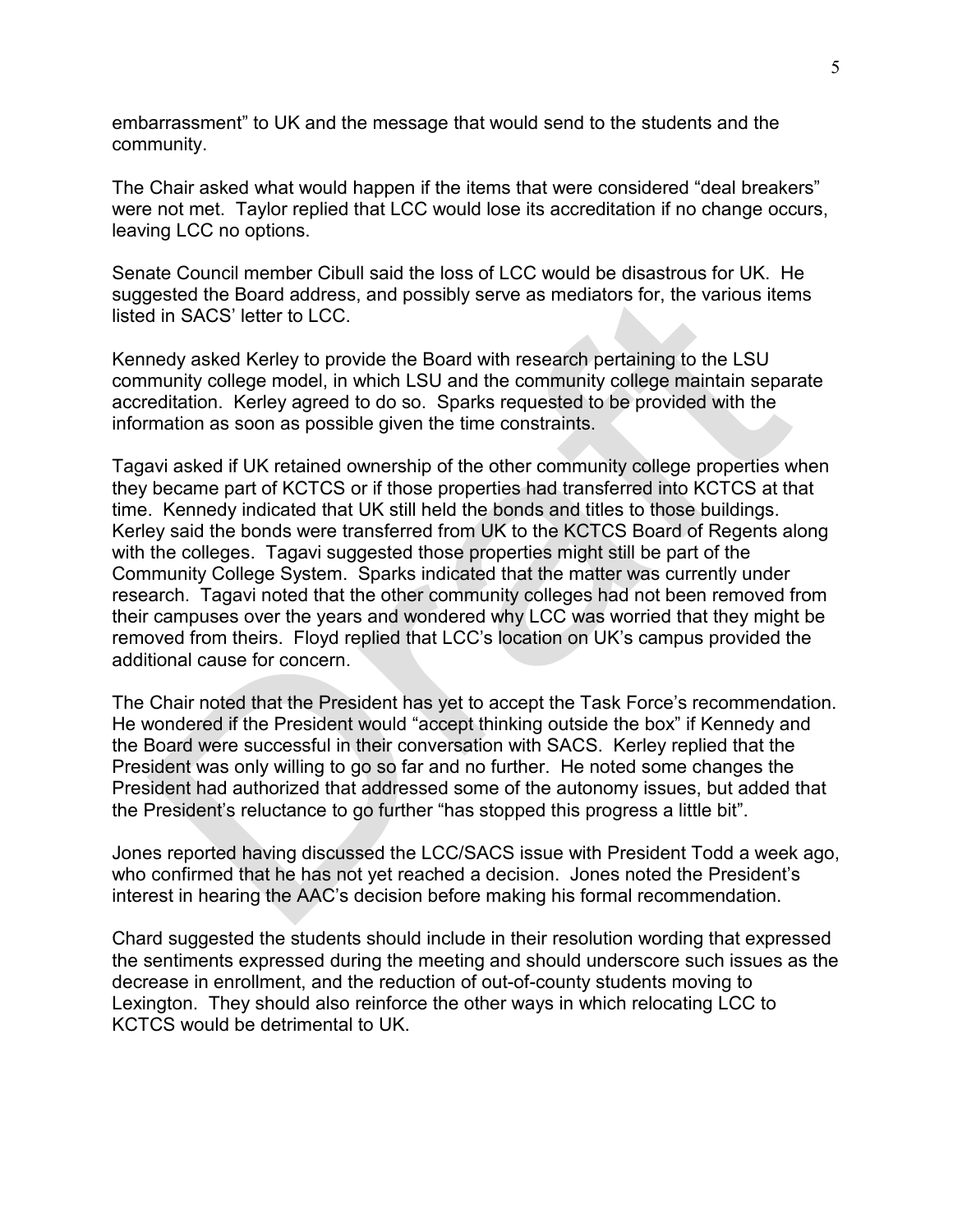Warner asked whether lost enrollment and decreased class size would therefore, cause a loss of faculty positions. Floyd expressed her belief that faculty positions would be cut.

Tagavi asked about the percentage of LCC students from outside Fayette County and the surrounding counties. Kerley replied that about 40% of LCC's students were from outside the area.

Jones asked Kerley how many LCC faculty also teach at UK. Kerley said he will provide that information.

Cibull pointed out the University has a responsibility to engage the people of Kentucky. He noted the strength of UK is its representation throughout the state. He added many high schools do not adequately prepare students to enter UK, while LCC does provide that service.

Edgerton asked if the students of LCC had a preference as to whether their institution had separate accreditation or if accreditation as part of UK would suffice. After discussion about the difference between the two options, Warner replied that separate accreditation was very important to LCC students because it would help preserve LCC's mission.

Yanarella addressed the members of the AAC, indicating that President Todd has impressed him as a person who is very committed to his ideal of management and leadership and is someone with a big heart. As examples Yanarella discussed the President's willingness to take on the responsibility of moving UK toward top-twenty status and his emphasis on the importance of public outreach. Yanarella suggested the Board should ask "what do we owe to the commonwealth?" and appeal to this "very humane leader", who has traditionally emphasized outreach.

Sparks replied that the Board members were present at the meeting because of their deep concern for this issue. She indicated the Board's awareness of the emotional, practical and financial aspects of the issue. Sparks noted President Todd's creation of the AAC and applauded his efforts to change the lives of all Kentuckians. Sparks thanked the audience for its kind words and said the AAC will meet with SACS, will continue to work through this issue, and will continue to listen.

Kennedy suggested the Board pursue two courses of action: to talk to SACS about the LSU example while simultaneously working to ensure that any transfer of LCC to KCTCS results in the best deal possible for LCC's students, faculty and staff.

Young expressed her thought that meeting with SACS was extremely important and wondered how SACS could seem so unreasonable.